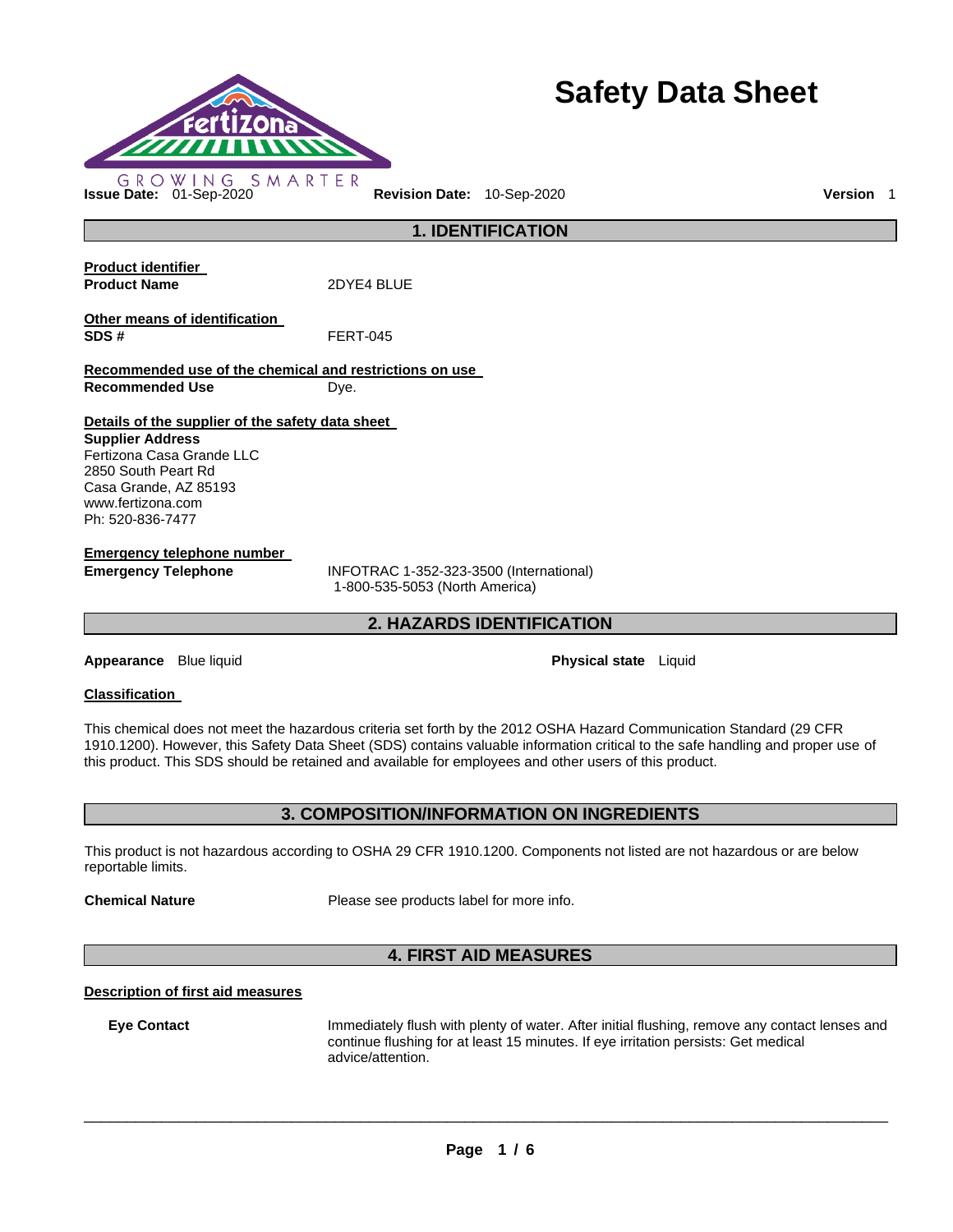| <b>Skin Contact</b>                                                        | Wash off immediately with soap and plenty of water while removing all contaminated<br>clothes and shoes. If skin irritation persists, call a physician.                                       |  |
|----------------------------------------------------------------------------|-----------------------------------------------------------------------------------------------------------------------------------------------------------------------------------------------|--|
| <b>Inhalation</b>                                                          | Remove exposed individual(s) to fresh air for 20 minutes. Consult a physician/poison center<br>if individual's condition declines or if symptoms persist.                                     |  |
| Ingestion                                                                  | Rinse mouth. Do NOT induce vomiting. Drink 1 or 2 glasses of water. Never give anything<br>by mouth to an unconscious person. Call a poison center or doctor/physician if you feel<br>unwell. |  |
|                                                                            | Most important symptoms and effects, both acute and delayed                                                                                                                                   |  |
| <b>Symptoms</b>                                                            | May cause skin and eye irritation. May cause nausea, vomiting, stomach ache, and<br>diarrhea.                                                                                                 |  |
| Indication of any immediate medical attention and special treatment needed |                                                                                                                                                                                               |  |

**Notes to Physician Treat symptomatically.** 

# **5. FIRE-FIGHTING MEASURES**

#### **Suitable Extinguishing Media**

Use extinguishing measures that are appropriate to local circumstances and the surrounding environment.

#### **Unsuitable Extinguishing Media** Not determined.

#### **Specific Hazards Arising from the Chemical**

Product is not flammable or combustible.

#### **Protective equipment and precautions for firefighters**

As in any fire, wear self-contained breathing apparatus pressure-demand, MSHA/NIOSH (approved or equivalent) and full protective gear.

# **6. ACCIDENTAL RELEASE MEASURES**

#### **Personal precautions, protective equipment and emergency procedures**

**Personal Precautions Use personal protective equipment as required.** 

#### **Environmental precautions**

**Environmental precautions** See Section 12 for additional Ecological Information.

#### **Methods and material for containment and cleaning up**

| <b>Methods for Containment</b> | Prevent further leakage or spillage if safe to do so. Soak up and contain spill with an<br>absorbent material. |
|--------------------------------|----------------------------------------------------------------------------------------------------------------|
| <b>Methods for Clean-Up</b>    | Reclaim where possible. Sweep up and shovel into suitable containers for disposal.                             |

# **7. HANDLING AND STORAGE**

#### **Precautions for safe handling**

**Advice on Safe Handling** Handle in accordance with good industrial hygiene and safety practice. Wear appropriate personal protective equipment. Wash face, hands and any exposed skin thoroughly after handling. Avoid contact with skin, eyes or clothing. Avoid breathing vapors or mists. Use only with adequate ventilation.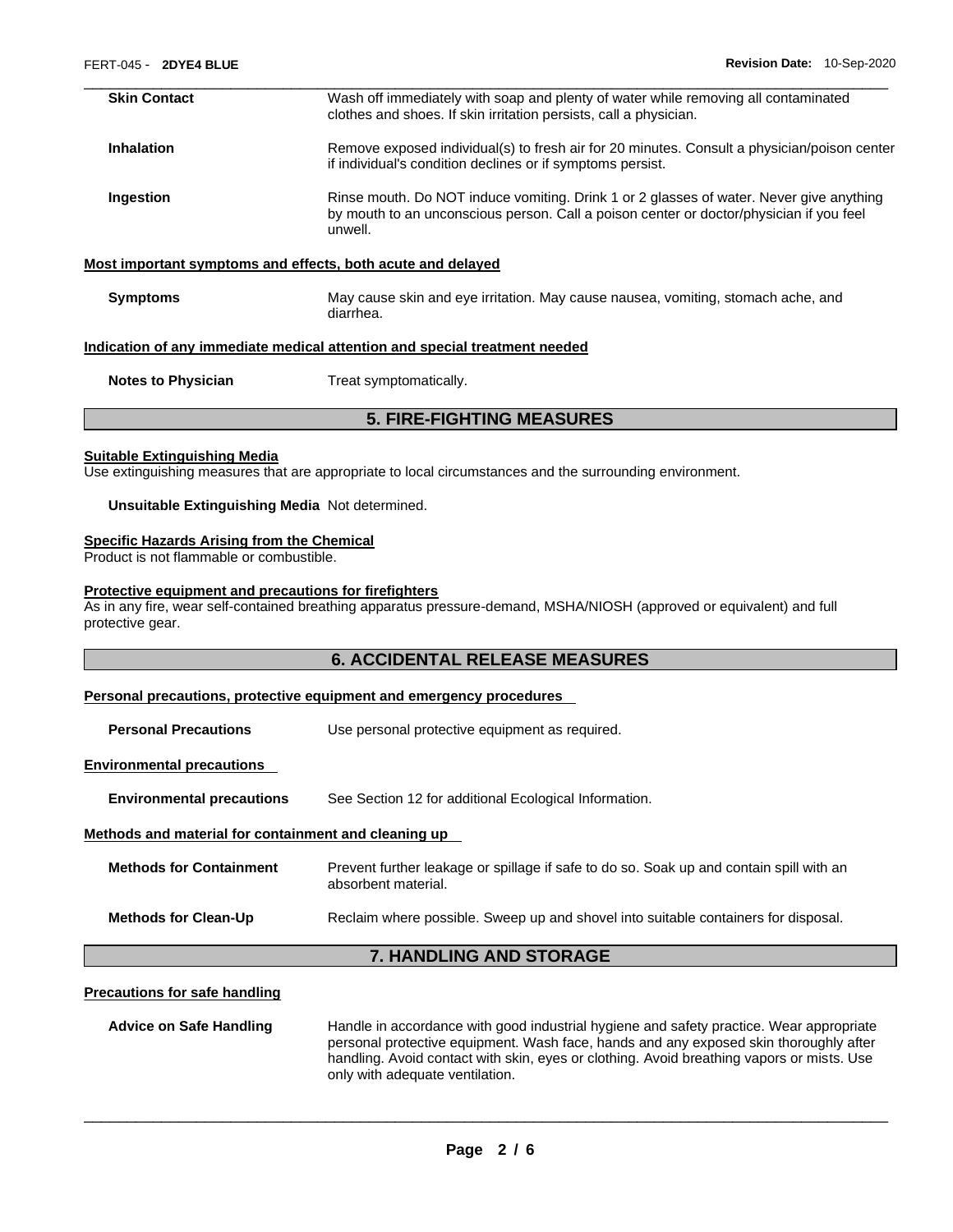# **Conditions for safe storage, including any incompatibilities**

| <b>Storage Conditions</b> | Keep containers tightly closed in a dry, cool and well-ventilated place. Store at |
|---------------------------|-----------------------------------------------------------------------------------|
|                           | temperatures above 32°F.                                                          |

### **Incompatible Materials Strong oxidizing agents. Strong acids. Strong bases.**

# **8. EXPOSURE CONTROLS/PERSONAL PROTECTION**

\_\_\_\_\_\_\_\_\_\_\_\_\_\_\_\_\_\_\_\_\_\_\_\_\_\_\_\_\_\_\_\_\_\_\_\_\_\_\_\_\_\_\_\_\_\_\_\_\_\_\_\_\_\_\_\_\_\_\_\_\_\_\_\_\_\_\_\_\_\_\_\_\_\_\_\_\_\_\_\_\_\_\_\_\_\_\_\_\_\_\_\_\_

| <b>Exposure Guidelines</b> | This product, as supplied, does not contain any hazardous materials with occupational |
|----------------------------|---------------------------------------------------------------------------------------|
|                            | exposure limits established by the region specific regulatory bodies                  |

#### **Appropriate engineering controls**

| <b>Engineering Controls</b> | Apply technical measures to comply with the occupational exposure limits. Maintain eye |
|-----------------------------|----------------------------------------------------------------------------------------|
|                             | wash fountain and quick-drench facilities in work area.                                |

# **Individual protection measures, such as personal protective equipment**

| <b>Eye/Face Protection</b>      | Wear eye/face protection. Refer to 29 CFR 1910.133 for eye and face protection<br>regulations.                                                                                                                                                                                                                                 |
|---------------------------------|--------------------------------------------------------------------------------------------------------------------------------------------------------------------------------------------------------------------------------------------------------------------------------------------------------------------------------|
| <b>Skin and Body Protection</b> | Wear protective gloves and protective clothing. Reference Wiley's "Quick Selection Guide"<br>to Chemical Protective Clothing". Refer to 29 CFR 1910.138 for appropriate skin and body<br>protection.                                                                                                                           |
| <b>Respiratory Protection</b>   | If necessary, wear a MSHA/NIOSH-approved respirator. Refer to 29 CFR 1910.134 for<br>respiratory protection requirements.                                                                                                                                                                                                      |
|                                 | General Hygiene Considerations Avoid contact with skin, eyes and clothing. After handling this product, wash hands before<br>eating, drinking, or smoking. If contact occurs, remove contaminated clothing. If needed,<br>take first aid action shown on section 4 of this SDS. Launder contaminated clothing before<br>reuse. |

# **9. PHYSICAL AND CHEMICAL PROPERTIES**

# **Information on basic physical and chemical properties**

| <b>Physical state</b><br>Appearance<br><b>Color</b>                  | Liquid<br><b>Blue liquid</b><br>Blue | Odor<br><b>Odor Threshold</b> | Not determined<br>Not determined |
|----------------------------------------------------------------------|--------------------------------------|-------------------------------|----------------------------------|
| <b>Property</b>                                                      | Values                               | <b>Remarks</b><br>• Method    |                                  |
| рH                                                                   | 7.5                                  |                               |                                  |
| Melting point / freezing point                                       | $~-32$ °F                            |                               |                                  |
| Boiling point / boiling range                                        | Not determined                       |                               |                                  |
| <b>Flash point</b>                                                   | Not determined                       |                               |                                  |
| <b>Evaporation Rate</b>                                              | Not determined                       |                               |                                  |
| <b>Flammability (Solid, Gas)</b><br><b>Flammability Limit in Air</b> | Not determined                       |                               |                                  |
| Upper flammability or explosive<br>limits                            | Not determined                       |                               |                                  |
| Lower flammability or explosive<br>limits                            | Not determined                       |                               |                                  |
| <b>Vapor Pressure</b>                                                | Not determined                       |                               |                                  |
| <b>Vapor Density</b>                                                 | Not determined                       |                               |                                  |
| <b>Relative Density</b>                                              | 1.03                                 |                               |                                  |
| <b>Water Solubility</b>                                              | Soluble in water                     |                               |                                  |
| Solubility in other solvents                                         | Not determined                       |                               |                                  |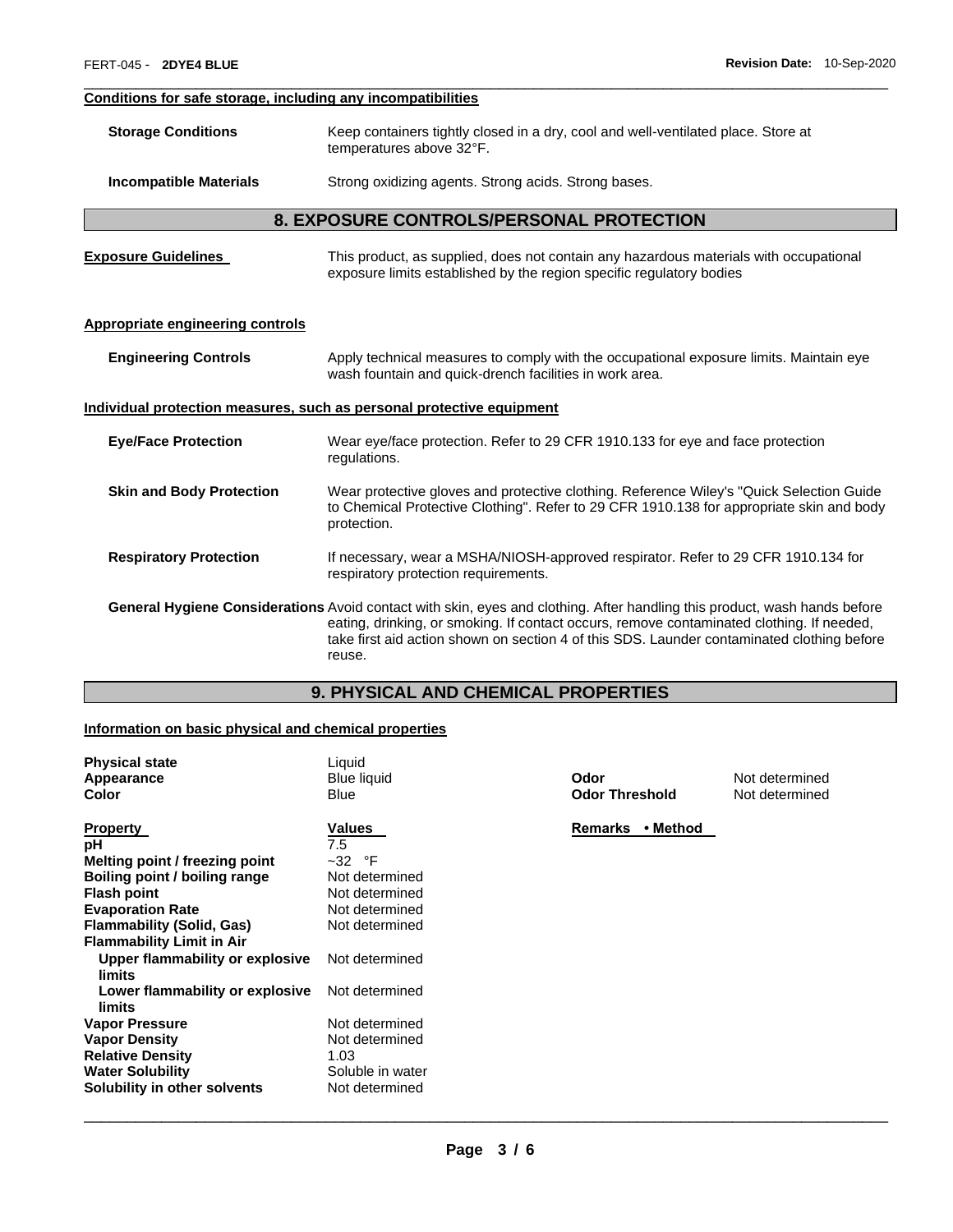| Not determined |
|----------------|
| Not determined |
| Not determined |
| Not determined |
| Not determined |
| Not determined |
| Not determined |
|                |

# **Other information**

**Liquid Density** 8.54 lbs/gal

# **10. STABILITY AND REACTIVITY**

#### **Reactivity**

Not reactive under normal conditions.

#### **Chemical stability**

Stable under recommended storage conditions.

# **Possibility of hazardous reactions**

None under normal processing.

# **Conditions to Avoid**

Keep out of reach of children.

# **Incompatible materials**

Strong oxidizing agents. Strong acids. Strong bases.

# **Hazardous decomposition products**

None known based on information supplied.

# **11. TOXICOLOGICAL INFORMATION**

#### **Information on likely routes of exposure**

| <b>Product Information</b>                                                                 |                                                                                                                                              |
|--------------------------------------------------------------------------------------------|----------------------------------------------------------------------------------------------------------------------------------------------|
| <b>Eye Contact</b>                                                                         | May cause temporary irritation on eye contact.                                                                                               |
| <b>Skin Contact</b>                                                                        | May cause temporary irritation on skin contact.                                                                                              |
| <b>Inhalation</b>                                                                          | Do not inhale.                                                                                                                               |
| Ingestion                                                                                  | May cause nausea, vomiting, stomach ache, and diarrhea.                                                                                      |
| <b>Component Information</b><br>Not available                                              |                                                                                                                                              |
|                                                                                            | Symptoms related to the physical, chemical and toxicological characteristics                                                                 |
| <b>Symptoms</b>                                                                            | Please see section 4 of this SDS for symptoms.                                                                                               |
| Delayed and immediate effects as well as chronic effects from short and long-term exposure |                                                                                                                                              |
| Carcinogenicity                                                                            | Based on the information provided, this product does not contain any carcinogens or<br>potential carcinogens as listed by OSHA, IARC or NTP. |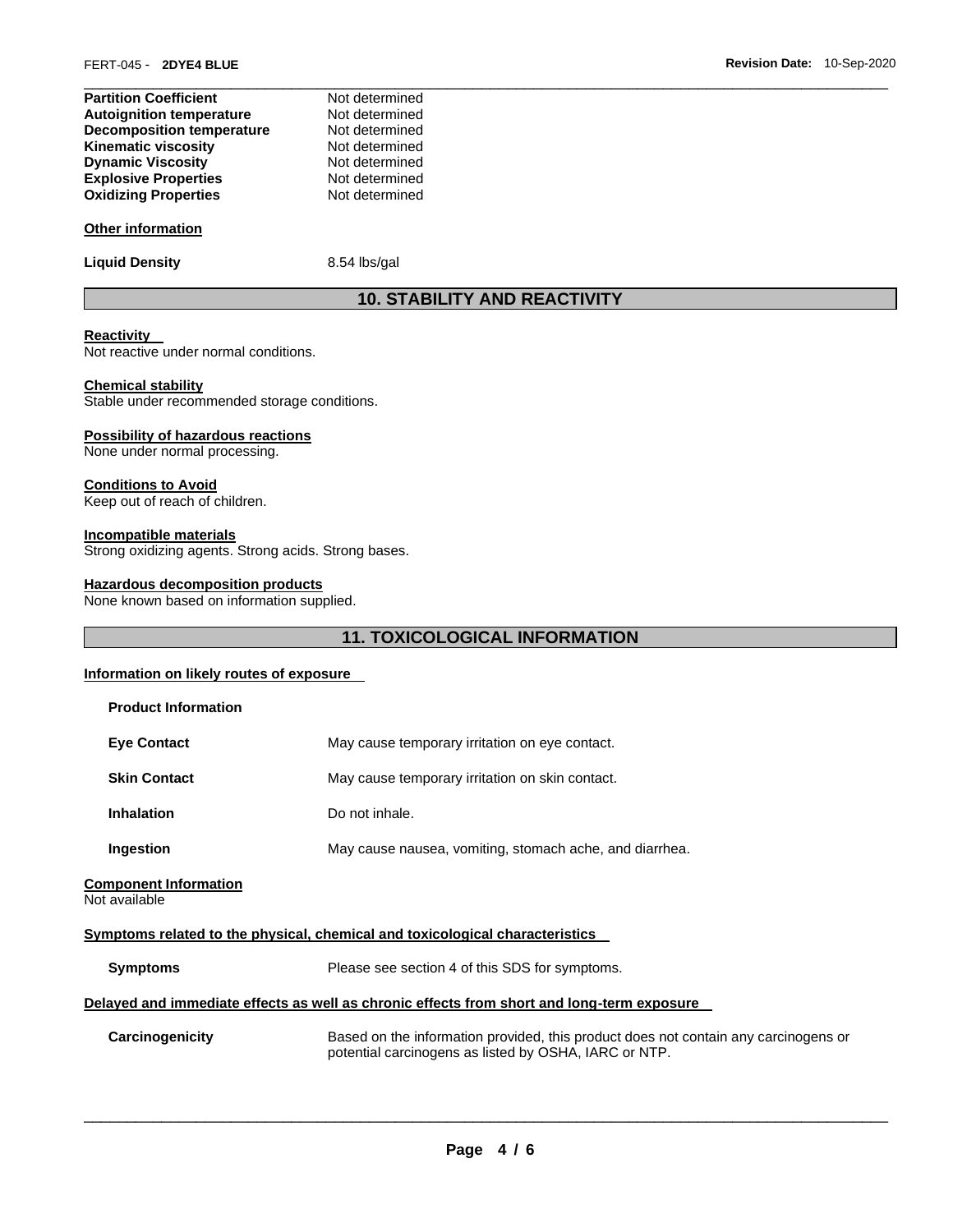#### **Numerical measures of toxicity**

#### **The following values are calculated based on chapter 3.1 of the GHS document** No values to calculate.

# **12. ECOLOGICAL INFORMATION**

\_\_\_\_\_\_\_\_\_\_\_\_\_\_\_\_\_\_\_\_\_\_\_\_\_\_\_\_\_\_\_\_\_\_\_\_\_\_\_\_\_\_\_\_\_\_\_\_\_\_\_\_\_\_\_\_\_\_\_\_\_\_\_\_\_\_\_\_\_\_\_\_\_\_\_\_\_\_\_\_\_\_\_\_\_\_\_\_\_\_\_\_\_

#### **Ecotoxicity**

An environmental hazard cannot be excluded in the event of unprofessional handling or disposal.

# **Component Information**

Not available

# **Persistence/Degradability**

Not determined.

#### **Bioaccumulation**

There is no data for this product.

# **Mobility**

Not determined

#### **Other Adverse Effects**

Not determined

# **13. DISPOSAL CONSIDERATIONS**

#### **Waste Treatment Methods**

| <b>Disposal of Wastes</b>        | Disposal should be in accordance with applicable regional, national and local laws and<br>regulations.                         |
|----------------------------------|--------------------------------------------------------------------------------------------------------------------------------|
| <b>Contaminated Packaging</b>    | Disposal should be in accordance with applicable regional, national and local laws and<br>regulations.                         |
| <b>14. TRANSPORT INFORMATION</b> |                                                                                                                                |
| Note                             | Please see current shipping paper for most up to date shipping information, including<br>exemptions and special circumstances. |
| <u>DOT</u>                       | Not regulated                                                                                                                  |
| <b>ATAL</b>                      | Not regulated                                                                                                                  |
| <b>IMDG</b>                      | Not regulated                                                                                                                  |
|                                  |                                                                                                                                |

# **15. REGULATORY INFORMATION**

# **International Inventories**

None

#### **US Federal Regulations**

#### **CERCLA**

This material, as supplied, does not contain any substances regulated as hazardous substances under the Comprehensive Environmental Response Compensation and Liability Act (CERCLA) (40 CFR 302) or the Superfund Amendments and Reauthorization Act (SARA) (40 CFR 355).